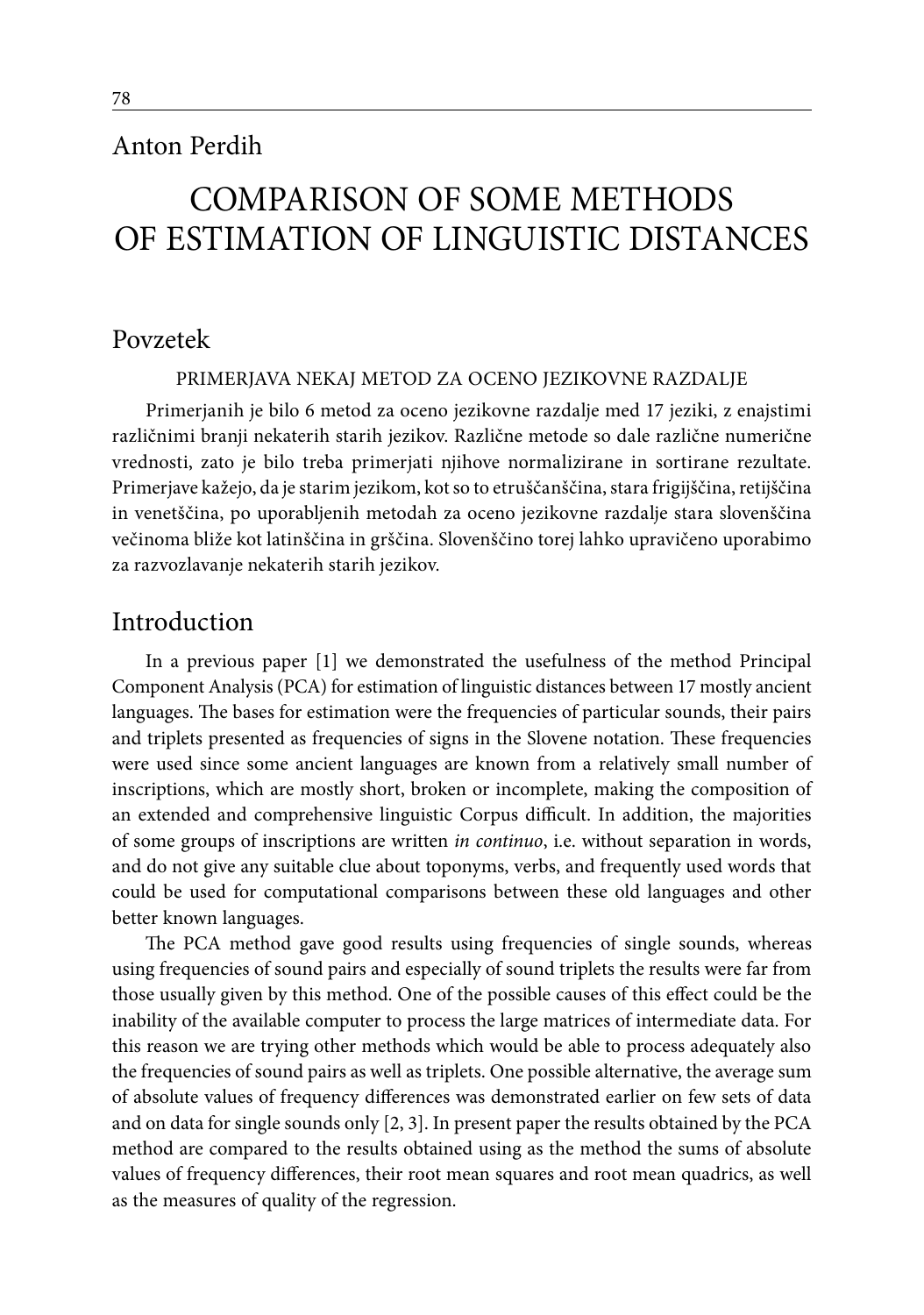### Data and methods

The sound frequency data of languages Bq, Cs, Es, Et, Fi, Gr, Hi, La, Lu, My, Os, Ph, Rt, Sl, Um, Ve, and Vz, were used as prepared for the previous study [1]. The meaning of these abbreviations is presented in Table 1. The results of distances are presented here from the languages, i.e. their reading variants EtB, EtT, LaC, LaS, PhT, PhA, RtB, RtT, RtV, Sl, VeB, VeT, or VeV, or averages of these variants marked as Et, La, Ph, Rt, Sl, or Ve, which were taken as the origins. The third character in these combinations indicates the following, cf. [1] for detailed references:

A in PhA - the reading according to A. Ambrozic was applied to all considered inscriptions by A. Perdih,

B in EtB, RtB, VeB - the reading according to M. Bor was applied to all considered inscriptions by A. Perdih,

C in LaC - classical reading of Latin,

S in LaS - semiclassical reading of Latin,

T in EtT, PhT, RtT, VeT - the reading according to western scholars was prepared by G. Tomezzoli,

V in RtV and VeV - the reading by V. Vodopivec.

| Language            | Abbreviation | Language     | Abbreviation      |
|---------------------|--------------|--------------|-------------------|
| Basque              | Bq           | Mycenean     | My                |
| Old Church Slavonic | Cs.          | Oscan        | <b>Os</b>         |
| Estonian            | Es           | Old Phrygian | Ph; PhT, PhA      |
| Etruscan            | Et; EtB, EtT | Rhaetic      | Rt; RtB, RtT, RtV |
| Finnic              | Fi           | Old Slovene  | Sl                |
| Greek               | Gr           | Umbrian      | Um                |
| Hittite             | Hi           | Venetic      | Ve; VeB, VeT, VeV |
| Latin               | La; LaC, LaS | Venezian     | Vz                |
| Luvian              | Lu           |              |                   |

**Table 1**: Language abbreviations

The PCA results in the previous study were obtained after normalization of input data. In present study the input data were normalized (PCA\_n) as well as not normalized (PCA\_nn). The dimensionless distances obtained are in both cases in fact main diagonals of the 10-dimensional squares.

The sum of absolute values of frequency differences was obtained in the following way:  $SuD = \sum abs(y_i - x_i)$ 

where y is the frequency of the i-th sound in the language in question, whereas x is the frequency of the i-th sound in another language, and i means in these cases one and the same sound or a sound pair or a triplet.

The root-of-sum-of-square frequency differences were obtained as follows:  $\text{SuS} = (\Sigma (y_i - x_i)^2)^{1/2}$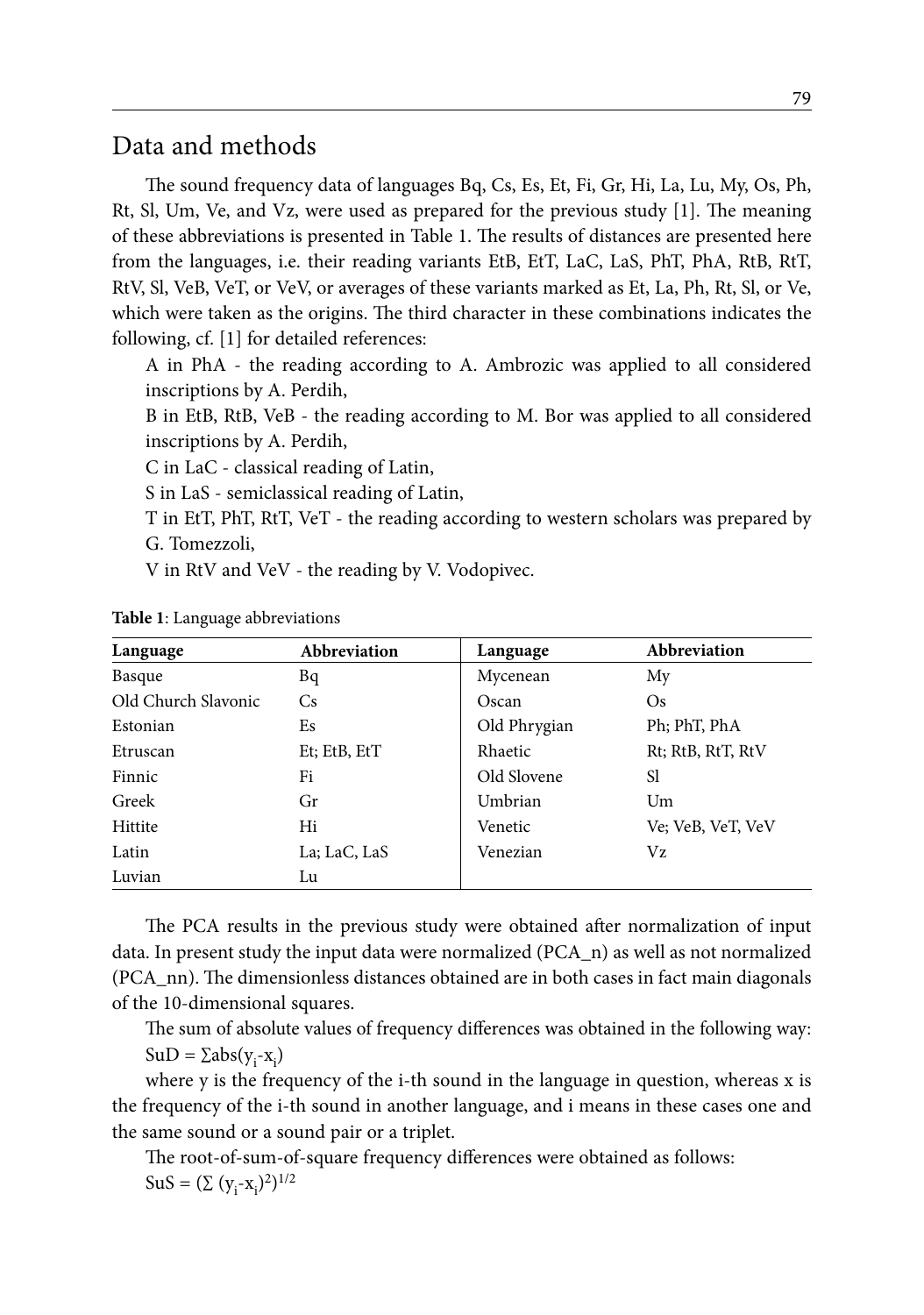It is in fact the main diagonal of the 24-dimensional squares of frequency data under the assumption of orthogonality of data sets.

The mark Su is used to present the average value of SuD and SuS.

Besides them, also the regression quality indicators were used: The correlation coefficient R, the standard error of estimation STE, and the Fisher ratio F. STE increases with decreasing correlation of the two datasets, whereas R and F are decreasing. To indicate the distance are thus to be used STE, 1-R, and 1/F.

To normalize the obtained results, calculation of  $\rm I_i/I_{max}$  was used, except for F, where  $\rm F_{min}/F_i$  was used, and R, where (1-R<sub>i</sub>)/(1-R<sub>min</sub>) was used to obtain normalized results.

Average largest observed distance is the average value of largest observed distances from the languages EtB, EtT, LaC, LaS, PhT, PhA, RtB, RtT, RtV, Sl, VeB, VeT, resp. VeV as the origins, to the most distant of all tested languages.

The use of the normalized space is the distance between the closest non-same language to the last but one language determined after normalization of data. For example, when EtB is taken as the origin, the normalized distance to it is zero, to EtT it is 0.110, to RtT it is 0.303, to My it is 0.907, and to Cs it is 1. The closest non-same language is thus RtT, the last but one is My, and the use of normalized space is in this case equal to 0.604.

### RESULTS

# Results on frequency data of single sounds

The characteristics of the tested functions for the purpose of estimation of distance between languages based on their sound frequencies were tested on frequency data of single sounds. In Table 2. are presented the average data.

| Method     | Largest observed<br>distance | Method            | Use of normalized<br>space |
|------------|------------------------------|-------------------|----------------------------|
| PCA_nn     | 8.038                        | PCA <sub>nn</sub> | 0.740                      |
| $PCA_n$    | 1.394                        | F                 | 0.693                      |
| SuD        | 0.671                        | R                 | 0.659                      |
| $1 - R$    | 0.388                        | PCA <sub>n</sub>  | 0.633                      |
| SuS        | 0.224                        | SuS               | 0.491                      |
| 1/F        | 0.083                        | SuD               | 0.461                      |
| <b>STE</b> | 0.035                        | <b>STE</b>        | 0.430                      |

**Table 2**: Average largest observed distance and the use of normalized space

The largest distance values give the methods resp. functions PCA and SuD, whereas the best usage of the available normalized data space perform PCA, F, and R. In both cases STE gives rise to the lowest values.

In Table 3 are presented correlations between lumped results of tested methods.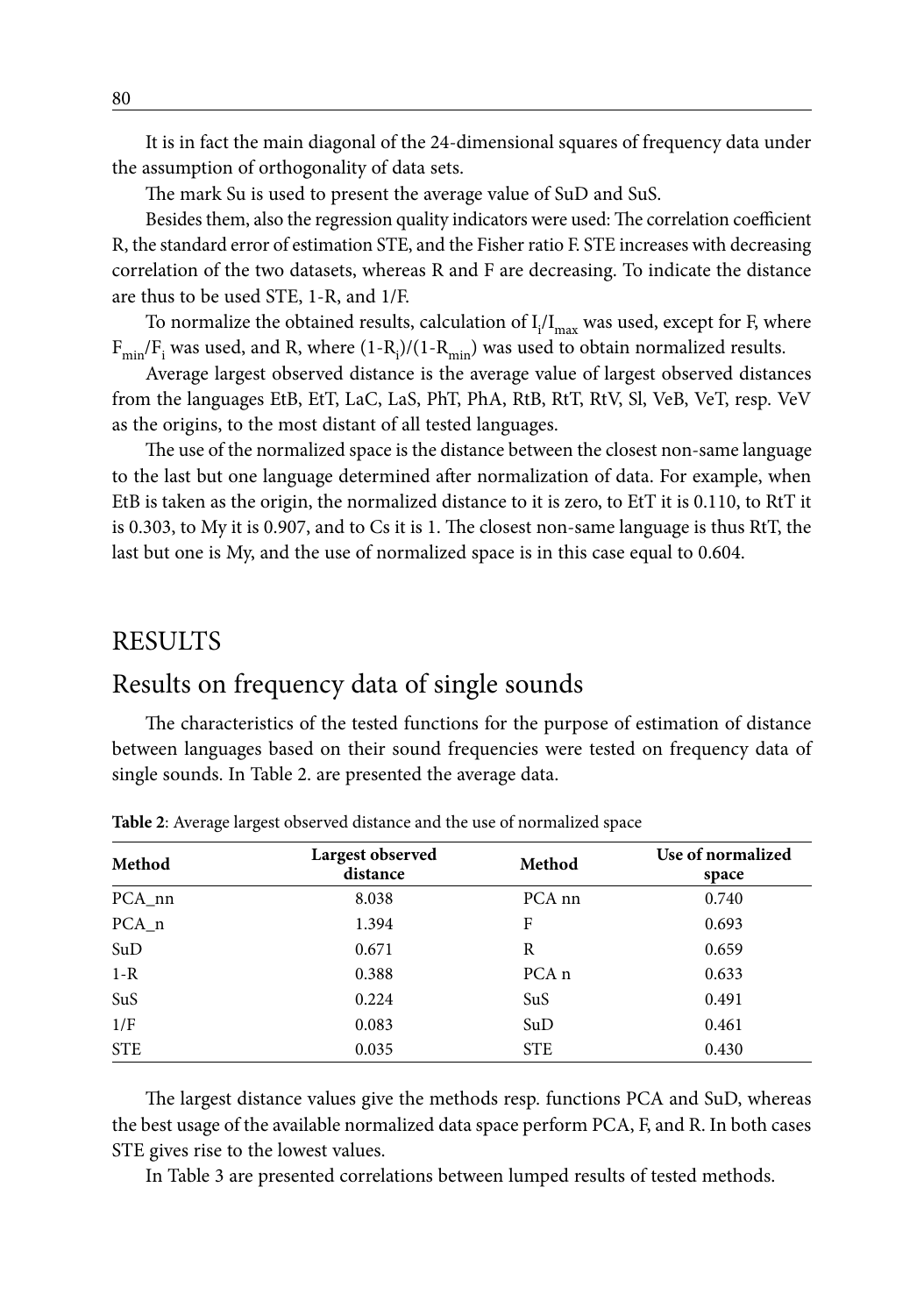|                   | F        | 1/F      | R        | $1 - R$ | <b>STE</b> | PCA nn | SuD   | SuS |
|-------------------|----------|----------|----------|---------|------------|--------|-------|-----|
| F                 |          |          |          |         |            |        |       |     |
| 1/F               | $-0.270$ | 1        |          |         |            |        |       |     |
| $\mathbb{R}$      | 0.409    | $-0.934$ |          |         |            |        |       |     |
| $1 - R$           | $-0.409$ | 0.934    | $-1$     |         |            |        |       |     |
| <b>STE</b>        | $-0.610$ | 0.706    | $-0.865$ | 0.865   | 1          |        |       |     |
| PCA <sub>nn</sub> | $-0.315$ | 0.822    | $-0.836$ | 0.836   | 0.723      |        |       |     |
| SuD               | $-0.591$ | 0.750    | $-0.874$ | 0.874   | 0.905      | 0.747  | 1     |     |
| SuS               | $-0.559$ | 0.817    | $-0.921$ | 0.921   | 0.921      | 0.868  | 0.953 | -1  |

**Table 3**: Correlations between lumped results of methods

The best correlation (> 0.9) is observed among SuD and SuS, 1/F and R resp. 1-R, R and SuS, as well STE to SuS and SuD.

# The sequencies of increasing distance

#### *Parameters of regression quality, R, F, STE*

Among the parameters of regression quality, not only is the correlation coefficient between lumped data of 1/F and 1-R high, > 0.9. Also the sequence of languages of increasing distance (dissimilarity) is in all but one tested case the same:

- F=R=STE: Sl
- F=R≈STE: VeB, VeV; EtB, EtT, LaC, LaS, RtB, RtT, RtV
- F=R≠STE: PhT, PhA
- F≠R≠STE: VeT

STE, on the other hand, correlates to them much less and gives rise to the same sequence of languages only in one case whereas in 9 of 13 cases the sequence is not too much different. Thusly, STE is a different measure of language distance than 1/F and 1-R.

The sequence of increasing distances between the languages, based on averages of regression parameters is (the left-most language is that from which the distance is estimated):

**Et** << Rt < Fi < Es, Bq < Sl < Ph < Lu < La, Hi < Vz < Os < Um, Gr < Ve << My < Cs La <<  $Os$  <  $Um$  <  $Sl$  <<  $Gr$ ,  $Fi$  <  $Es$ ,  $My$  <  $Bq$  <  $Rt$  <  $Ph$  <  $Ve$  <  $Vz$  <  $Et$  <  $Cs$  <  $Hi$  <  $Lu$ **Ph <**< Sl, Vz < Bq < Fi < Ve, Es, Gr < Rt < My < La, Cs < Et < Os << Lu < Um < Hi **Rt** << Sl < Et, Fi, Os, Es < La, Ph < Lu < Bq < Hi < Ve, Cs < Um << My < Gr < Vz **Sl** <<  $Cs$  <  $La$  <  $Os$  <  $Ve$ ,  $Ph$ ,  $Gr$  <  $Fi$  <  $Rt$  <  $My$ ,  $Es$  <  $Bq$  <  $Vz$  <  $Um$  <  $Et$  <<  $Lu$  <  $Hi$ **Ve** << Cs < Sl < Gr < Ph, My, Fi < Vz < La < Os < Rt, Bq < Um, Es, Et << Lu < Hi

#### *Methods of geometric distance, PCA\_nn, SuD, SuS*

The sequence of increasing distances between the languages, based on PCA nn results is: **Et** << Es < Rt < Bq < Ph, Os, Fi < Sl < La < Um < Vz < My < Ve < Gr < Hi < Cs < Lu La  $<<$  Um  $<$  Sl, Os  $<$  Fi  $<$  Es  $<$  Bq, Vz, My  $<$  Gr, Ph  $<$  Ve  $<$  Cs  $<$  Et  $<$  Rt  $<<$  Hi  $<$  Lu **Ph <**< Bq < Fi < Es, Sl < Os < La < Vz, Et, My < Um < Ve < Rt, Gr < Cs << Hi < Lu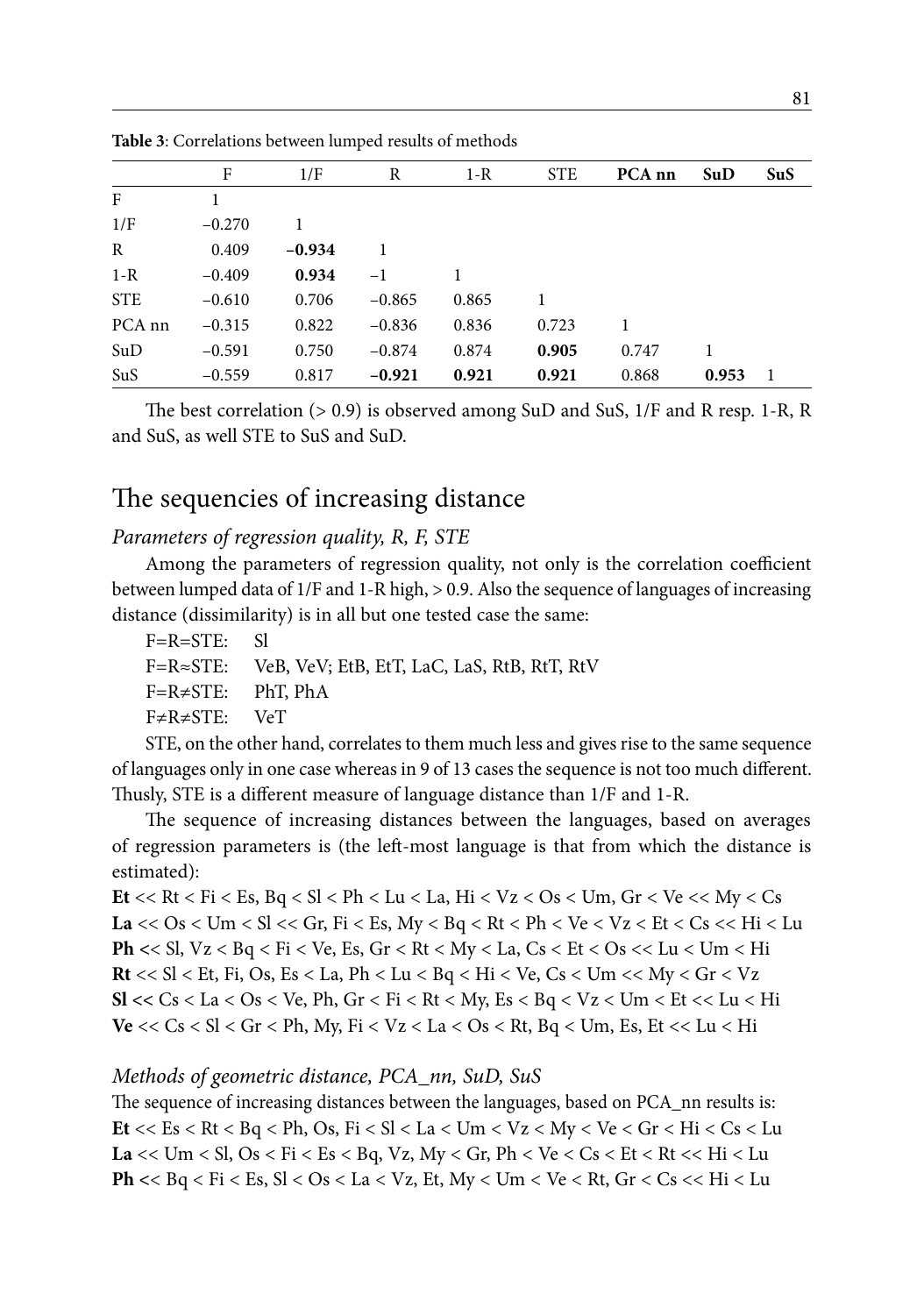$Rt \ll Et \ll Es \ll Bq \ll Os$ ,  $Ph \ll Fi \ll SI \ll La \ll Um \ll Hi \ll Vz$ ,  $My \ll Ve \ll Gr \ll Cs \ll Lu$  $SI \ll Fi$ , La  $\lt$  Os  $\lt$  Um  $\lt$  Vz, My, Ph  $\lt$  Es, Ve, Bq, Gr  $\lt$  Cs  $\lt$  Et  $\lt$  Rt  $\lt$   $\lt$  Hi  $\lt$  Lu  $Ve \ll Cs \lt Gr \lt My \lt Vz \lt Sl \lt La$ , Fi, Um  $\lt Os$ , Ph  $\lt Bq \lt Es \lt Et \lt Rt \lt \lt Hi \lt Lu$ 

The sequence of increasing distances between the languages, based on averages of SuD and SuS is:

Et << Rt < Es < Sl < Fi < La < Vz < Bq < Os < Ve < Ph < Gr < Um < Cs < Hi < My < Lu  $La << Os < Sl < Um < Gr < Es < Fi < Bq < Ve < Ph < Vz < My < Rt < Et < Cs < Hi < Lu$  $Ph \ll SI \lt Vz \lt Ve \lt Es \lt Fi \lt Gr \lt Bq \lt Cs \lt La \lt Os \lt Rt \lt My \lt Et \lt Um \lt Hi \lt Lu$  $SI << Cs < La < Os < Ve < Gr < Ph < Vz < Es < Fi < Rt < Et < Bq < Um < My < Hi < Lu$  $Rt \ll SI \lt Et \lt Os \lt Es \lt Fi \lt La \lt Ph \lt Ve \lt Bq \lt Cs \lt Um \lt Gr \lt Vz \lt Lu \lt My \lt Hi$ Ve << Cs < Sl < Gr < Ph < Vz < Fi < La < Os < Rt < My < Et < Bq < Es < Um < Hi < Lu

Looking only for the most important reference languages,

 $Et < SI < La < Gr$ ;  $Ph < SI < Gr < La$ ;  $Rt < SI < La < Gr$ ;  $Ve < Cs < SI < Gr < La$  $R&F$ :  $PCA:$  $Et < SI < La < Gr$ ;  $Ph < SI < La < Gr$ ;  $Rt < SI < La < Gr$ ;  $Ve < Cs < Gr < SI < La$ Su:  $\text{Et} < \text{SI} < \text{La} < \text{Gr}$ ;  $\text{Ph} < \text{SI} < \text{Gr} < \text{La}$ ;  $\text{Rt} < \text{SI} < \text{La} < \text{Gr}$ ;  $\text{Ve} < \text{Cs} < \text{SI} < \text{Gr} < \text{La}$ 

As can be seen from the above presentations of sequences of increasing distances between the languages, different methods give rise to different sequences and different values of distances between languages. Some characteristics are, however, common to them. For example,  $Et < SI < La < Gr$ ;  $Ph < SI < Gr$ ,  $La$ ;  $Rt < SI < La < Gr$ ;  $Ve < Cs$ ,  $Sl$ ,  $Gr <$ La. Ancient Anatolic languages Hi and Lu are in most cases among the most distant ones.

#### Results on frequency data of sound pairs and triplets

The PCA method gave in a previous trial [1] suspect results. This seems to be the consequence of software limitations in addressing the memory. Here we test the other methods mentioned above.

#### Sound pairs

Methods R, STE

Et << Rt < Es < Sl < Bq < Fi < Vz < La < Um < Ph < Lu < Ve < Os < Gr < Hi < Cs < My La << Um < Bq < Os < Sl < Vz < Rt < Es < My < Gr < Fi < Et < Ph < Ve < Lu < Cs < Hi  $\textbf{Ph} << \textbf{Gr} < \textbf{Ve} < \textbf{E} s < \textbf{Fi} < \textbf{Sl} < \textbf{V} z < \textbf{Bq} < \textbf{Et} < \textbf{M} y < \textbf{Rt} < \textbf{La} < \textbf{Cs} < \textbf{O} s < \textbf{Lu} < \textbf{Um} < \textbf{Hi}$  $Rt \ll Et \ll Es \ll SI \ll La \ll Fi \ll Lu \ll Ph \ll Cs \ll Os \ll Bq \ll Um \ll Hi \ll Ve \ll Vz \ll My \ll Gr$  $SI << Cs < Rt < La < Vz < Es < Et < Fi < Ph < Bq < Um < Ve < Gr < Os < My < Lu$ Ve << Gr < Ph < My < Vz < Sl < Fi < Cs < La < Et < Rt < Bq < Os < Es < Um < Lu < Hi Methods SuD, SuS

Et << Rt < Es < Sl < La < Fi < Vz < Um < Bq < Os < Ph < Ve < Gr < Cs < Hi < My < Lu La <<  $Os$  <  $Um$  <  $Sl$  <  $Es$  <  $Vz$  <  $Gr$  <  $Bq$  <  $Fi$  <  $Rt$  <  $My$  <  $Et$  <  $Ph$  <  $Ve$  <  $Cs$  <  $Hi$  <  $Lu$  $Ph << Gr < Ve < Es < Fi < Vz < Sl < My < Bq < La < Rt < Os < Et < Um < Cs < Hi < Lu$  $Rt \ll Et \ll Es \ll Fi \ll SI \ll La \ll Os \ll Ph \ll Um \ll Ve \ll Bq \ll Vz \ll Hi \ll Gr \ll Cs \ll My \ll Lu$  $SI << Cs < Vz < Es < La < Fi < Rt < Os < Et < Ph < Gr < Bq < Ve < Um < My < Hi < Lu$ Ve << Gr < Ph < Vz < Fi < Sl < La < My < Os < Rt < Et < Cs < Es < Um < Bq < Hi < Lu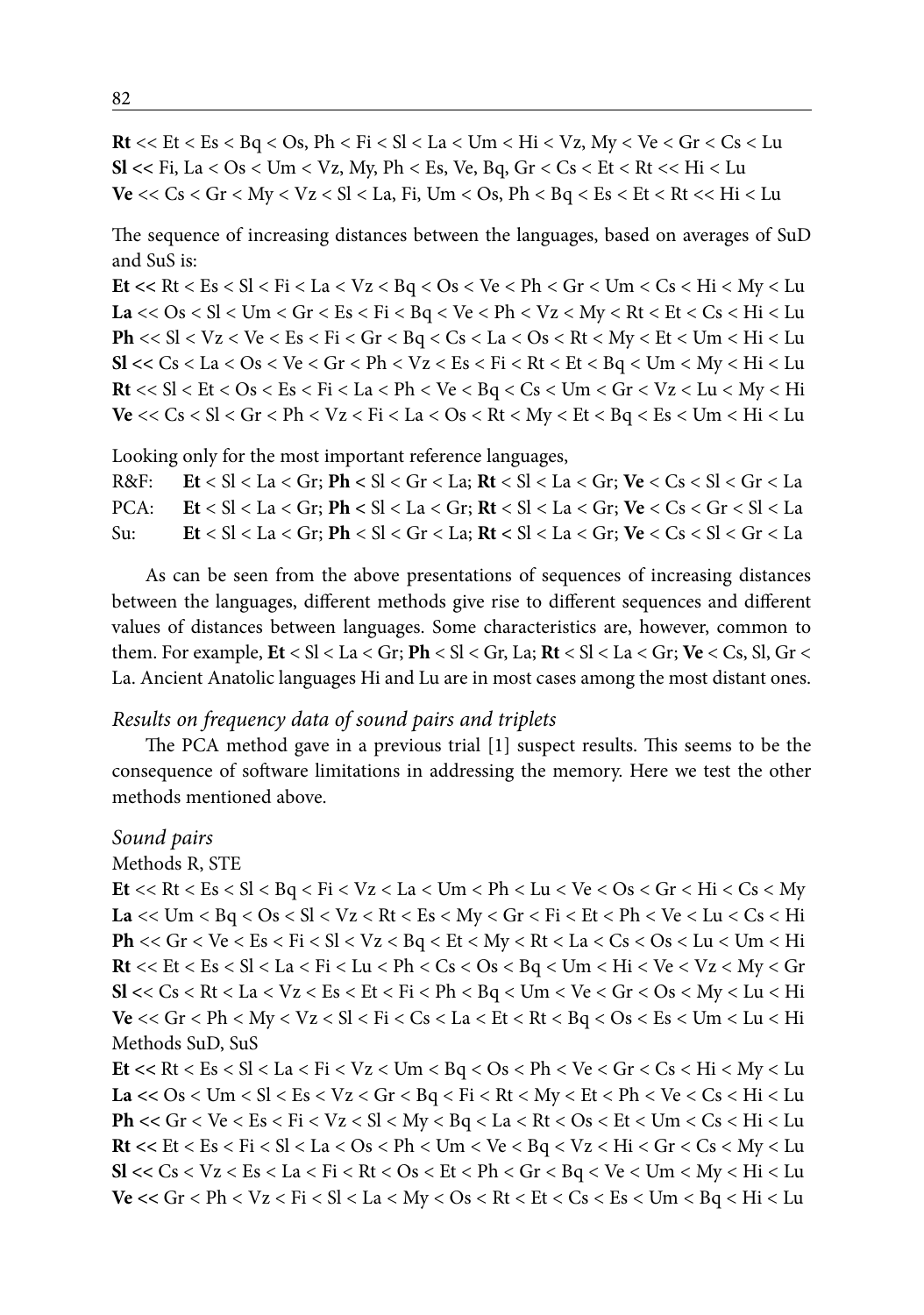#### Sound triplets

Methods R, STE

Et << La < Rt < Sl < Es < Cs < Gr < Bq < Vz < Fi < Um < Lu < Ve < Ph < My < Os < Hi La <<  $Vz < Gr < Um < Bq < Et < Es < Sl < Os < Fi < Cs < My < At < Ph < Lu < Ve < Hi$ Ph <<  $Gr < Cs < La < Es < Fi < Et < My < Vz < Bq < Sl < Ve < Lu < Um < RI < Hi>$  $Rt \ll Et \lt Ia \lt Cs \lt Es \lt SI \lt Fi \lt Gr \lt Vz \lt Bq \lt Um \lt Lu \lt Ve \lt My \lt Ph \lt Hi \lt Os$  $SI << Cs < La < Vz < Et < Gr < Es < Fi < Rt < Bq < Um < My < Lu < Ve < Ph < Os$ Ve << Cs < Gr < La < Et < Vz < My < Es < Fi < Sl < Bq < Um < Ph < Rt < Lu < Hi < Os

#### Methods SuD, SuS

Et << La < Es < Rt < Fi < Gr < Sl < Vz < Um < Cs < Bq < Ph < My < Os < Ve < Hi < Lu La <<  $Vz < Gr < Es < Et < Fi < Um < SI < Bq < My < Rt < Os < Cs < Ph < Hi < Ve < Lu$ **Ph** << Gr < Fi < Es < My < La < Rt < Et < Vz < Sl < Cs < Bq < Ve < Um < Os < Hi < Lu  $Rt \ll Et \ll Es \ll La \ll Fi \ll Sl \ll Gr \ll Ph \ll Um \ll Cs \ll Vz \ll My \ll Bq \ll Os \ll Hi \ll Ve \ll Lu$  $SI << Cs < Es < Gr < Vz < Fi < La < Et < Um < My < Os < Rt < Bq < Ph < Hi < Ve < Lu$ Ve << Gr < Fi < La < Ph < Vz < Et < Es < My < Cs < Sl < Rt < Um < Bq < Os < Hi < Lu

Putting all together and looking only for the most important reference languages, we have the situation presented in Table 4.

Table 4: Sequences of increasing average distance of some reference languages from the language in question

| Sounds   |         | Etruscan                    | Old Phrygian        | Rhaetic                                                                                                                 | Venetic                     |
|----------|---------|-----------------------------|---------------------|-------------------------------------------------------------------------------------------------------------------------|-----------------------------|
| Single   | PCA.    | Et < Rt < Sl < La < Gr      | Ph < S l < L a < Gr | Rt <et<sl<la<gr< td=""><td><math>Ve &lt; Cs &lt; Gr &lt; S</math> &lt; <math>La</math></td></et<sl<la<gr<>              | $Ve < Cs < Gr < S$ < $La$   |
|          | F,R,STE | $Et < Rt < S$ $I < La < Gr$ | Ph < S l < Gr < La  | Rt < S l < E t < La < Gr                                                                                                | $Ve < Cs < S$ $<$ Gr $<$ La |
|          | SuD(S)  | $Et < Rt < S$ $I < La < Gr$ | Ph < S l < Gr < La  | Rt <sl<et<la<gr< td=""><td><math>Ve &lt; Cs &lt; S</math> <math>&lt;</math> <math>Gr &lt; La</math></td></sl<et<la<gr<> | $Ve < Cs < S$ $<$ $Gr < La$ |
| Pairs    | R, STE  | $Et < Rt < S$ $<$ La $<$ Gr | Ph < Gr < S l < La  | Rt <et<sl<la<gr< td=""><td><math>Ve &lt; Gr &lt; S</math> <math>&lt; Cs &lt; La</math></td></et<sl<la<gr<>              | $Ve < Gr < S$ $< Cs < La$   |
|          | SuD(S)  | Et < Rt < Sl < La < Gr      | Ph < Gr < Sl < La   | Rt < Et < Sl < La < Gr                                                                                                  | $Ve < Gr < S$ $<$ La $<$ Cs |
| Triplets | R, STE  | Et < La < Rt < S < Gr       | Ph < Gr < La < Sl   | Rt < Et < La < S < Gr                                                                                                   | Ve < Cs < Gr < La < SI      |
|          | SuD(S)  | Et < La < Rt < Gr < SI      | Ph < Gr < La < SI   | Rt < Et < La < Sl < Gr                                                                                                  | Ve < Gr < La < Cs < SI      |

| <b>Sounds</b> | Method     | Etruscan                                                                                                                                        | Rhaetic                                     |
|---------------|------------|-------------------------------------------------------------------------------------------------------------------------------------------------|---------------------------------------------|
| Single        | PCA.       | EtT <rtt<lac<sl<gr< td=""><td><math>RfT \leq EfT \leq LcC \leq S \leq Gr</math></td></rtt<lac<sl<gr<>                                           | $RfT \leq EfT \leq LcC \leq S \leq Gr$      |
|               | F, R       | $E$ f $T$ <rf<math>T<sl<la<math>C<gr< td=""><td><math>RfT \leq EfT \leq S \leq LaC \leq Gr</math></td></gr<></sl<la<math></rf<math>             | $RfT \leq EfT \leq S \leq LaC \leq Gr$      |
|               | <b>STE</b> | EtT < RtT < S < Gr < LaC                                                                                                                        | RtT <ett<sl<lac<gr< td=""></ett<sl<lac<gr<> |
|               | SuD        | $E$ f $T$ <rf<math>T<sl<la<math>C<gr< td=""><td><math>RfT &lt; S &lt; EfT &lt; I</math>.aC<math>&lt;</math>Gr</td></gr<></sl<la<math></rf<math> | $RfT < S < EfT < I$ .aC $<$ Gr              |
|               | SuS        | EtT < RtT < S < LaC < Gr                                                                                                                        | RtT < EtT < S < LaC < Gr                    |
| Pairs         | R          | EtT < RtT < S < LaC < Gr                                                                                                                        | RtT < EtT < LaC < S < Gr                    |
|               | <b>STE</b> | $E$ f $T$ <rf<math>T<sl<la<math>C<gr< td=""><td><math>RfT \leq EfT \leq S \leq LaC \leq Gr</math></td></gr<></sl<la<math></rf<math>             | $RfT \leq EfT \leq S \leq LaC \leq Gr$      |
|               | SuD        | EtT < RtT < LaC < S < Gr                                                                                                                        | $RfT \leq EfT \leq LaC \leq S \leq Gr$      |
|               | SuS        | $EtT < RtT < S$  <br>$LaC < Gr$                                                                                                                 | RtT <ett<sl<lac<gr< td=""></ett<sl<lac<gr<> |
| Triplets      | R          | EtT < RtT < LaC < S < Gr                                                                                                                        | $RfT \leq EfT \leq LaC \leq S \leq Gr$      |
|               | <b>STE</b> | EtT < LaC < Gr < Sl < RtT                                                                                                                       | RtT < LaC < EtT < Gr < SI                   |
|               | SuD        | EtT < RtT < LaC < Gr < Sl                                                                                                                       | RtT < EtT < LaC < S < Gr                    |
|               | SuS        | EtT < LaC < RtT < Gr < Sl                                                                                                                       | RtT < EtT < LaC < S < Gr                    |

Table 5: Sequences of increasing distance of some reference languages from the Etruscan and Rhaetic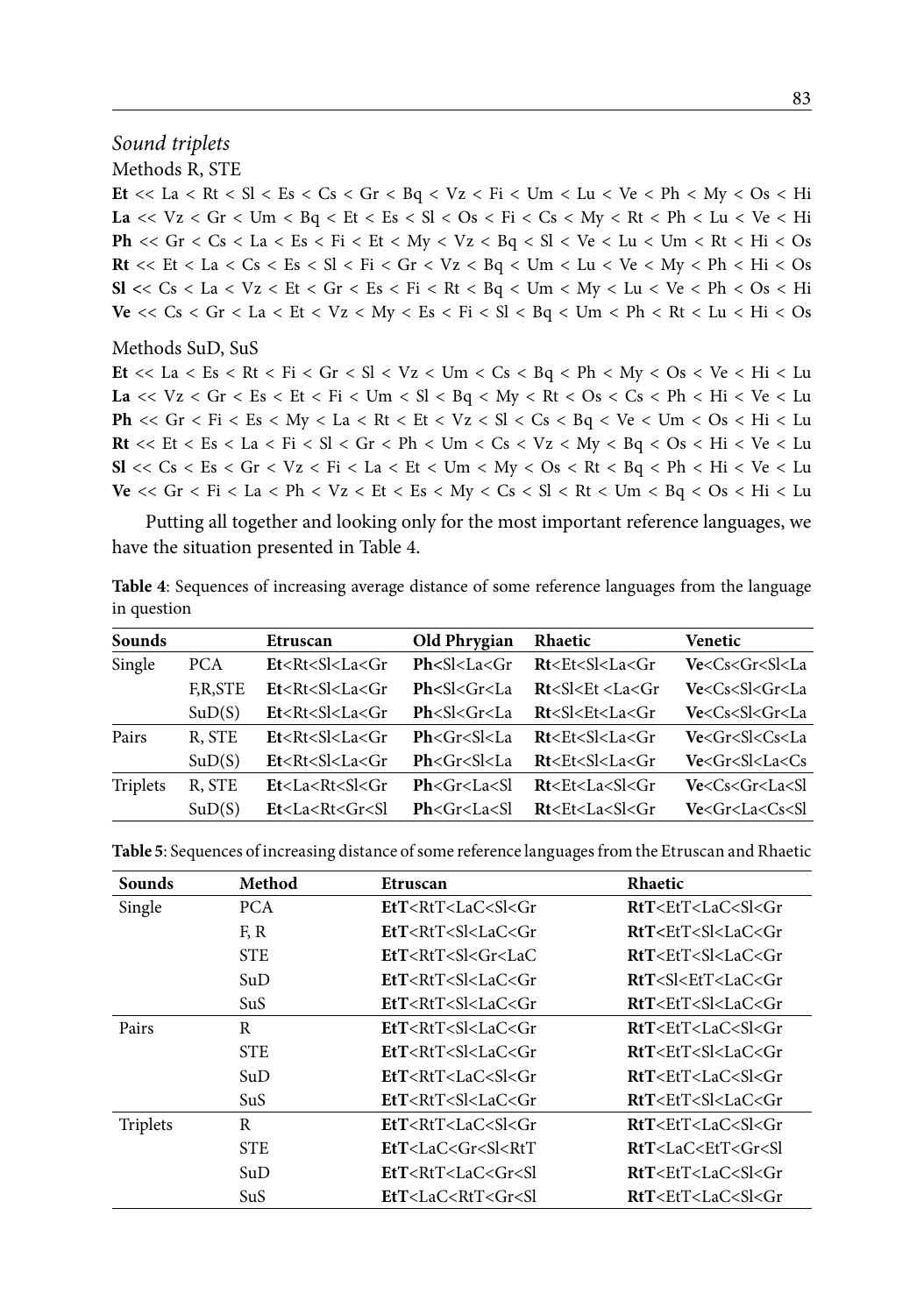| <b>Sounds</b> | Method     | Old Phrygian                                                                          | Venetic                                   |
|---------------|------------|---------------------------------------------------------------------------------------|-------------------------------------------|
| Single        | PCA.       | PhT < S < LaC < Gr                                                                    | $VeT < Cs < Gr < S$   $< LaC$             |
|               | F, R       | PhT < S < Gr < L <sub>a</sub> C                                                       | VeT <gr<cs<sl<lac< td=""></gr<cs<sl<lac<> |
|               | <b>STE</b> | PhT < S < Gr < L <sub>a</sub> C                                                       | VeT <cs<gr<sl<lac< td=""></cs<gr<sl<lac<> |
|               | SuD        | $PhT < S$ $<$ $LaC <$ $Gr$                                                            | VeT <gr<sl<cs<lac< td=""></gr<sl<cs<lac<> |
|               | SuS        | PhT < S < Gr < L <sub>a</sub> C                                                       | VeT <cs<sl<gr<lac< td=""></cs<sl<gr<lac<> |
| Pairs         | R          | $PhT < Gr < S$ $<$ LaC                                                                | VeT <gr<lac<sl<cs< td=""></gr<lac<sl<cs<> |
|               | <b>STE</b> | $PhT < Gr < S$   <lac< td=""><td>VeT<gr<cs<sl<lac< td=""></gr<cs<sl<lac<></td></lac<> | VeT <gr<cs<sl<lac< td=""></gr<cs<sl<lac<> |
|               | SuD        | PhT < Gr < LaC < Sl                                                                   | VeT <gr<lac<cs<sl< td=""></gr<lac<cs<sl<> |
|               | SuS        | $PhT < Gr < S$ $<$ LaC                                                                | VeT <gr<sl<lac<cs< td=""></gr<sl<lac<cs<> |
| Triplets      | R          | PhT < Gr < LaC < Sl                                                                   | VeT <gr<lac<cs<sl< td=""></gr<lac<cs<sl<> |
|               | <b>STE</b> | PhT < LaC < Gr < Sl                                                                   | VeT <cs<lac<gr<sl< td=""></cs<lac<gr<sl<> |
|               | SuD        | PhT < Gr < LaC < Sl                                                                   | VeT <gr<lac<sl<cs< td=""></gr<lac<sl<cs<> |
|               | SuS        | PhT < Gr < LaC < Sl                                                                   | VeT < Gr < LaC < Cs < SI                  |

**Table 6**: Sequences of increasing distance of some reference languages from the Old Phrygian and Venetic

Taking into account only the original (i.e. non-Slavic) reading of target languages, we have the situation presented in Table 5 and 6. It is not very different from that in Table 4. Taking into account the readings based on Slovene, then Old Slovene appears in about 19 % of cases somewhat closer to the target language than by the non-Slavic reading. But in about 5 % of cases it appears somewhat more distant. Thusly, the conclusions that can be derived from Tables 4-6 regarding the distances between languages based on their sound frequencies, are generally valid.

### Discussion

It should not be forgotten that whereas the functions SuD, SuS, R and F are symmetric functions, the STE function is asymmetric and caution is to be taken that there are compared only the results where the data of a language in question are in the proper and always the same position in the equation.

Comparing the frequencies of sounds and especially their pairs and triplets, there can easily emerge another source of error using the STE function. Namely, when a sound or a pair or a triplet is not observed in a text, it is usually noted that its frequency is zero. If both languages, which are compared, have zero frequency of any sound or a pair or a triplet, this does not mean that they are equal in this respect, but only that this information is lacking in both of them.

As can be seen in Table 3, tested methods do not give rise to highly correlating results. The highest are on the one hand between the dimensionless geometric distance representing PCA and SuS, and on the other hand between the regression qualities parameters R and 1/F. Different methods obviously give more weight to different details in the studied frequencies dataset.

Among the tested methods of geometric distance, only PCA uses results obtained after distribution of variance contained in the input dataset to the orthogonal coordinate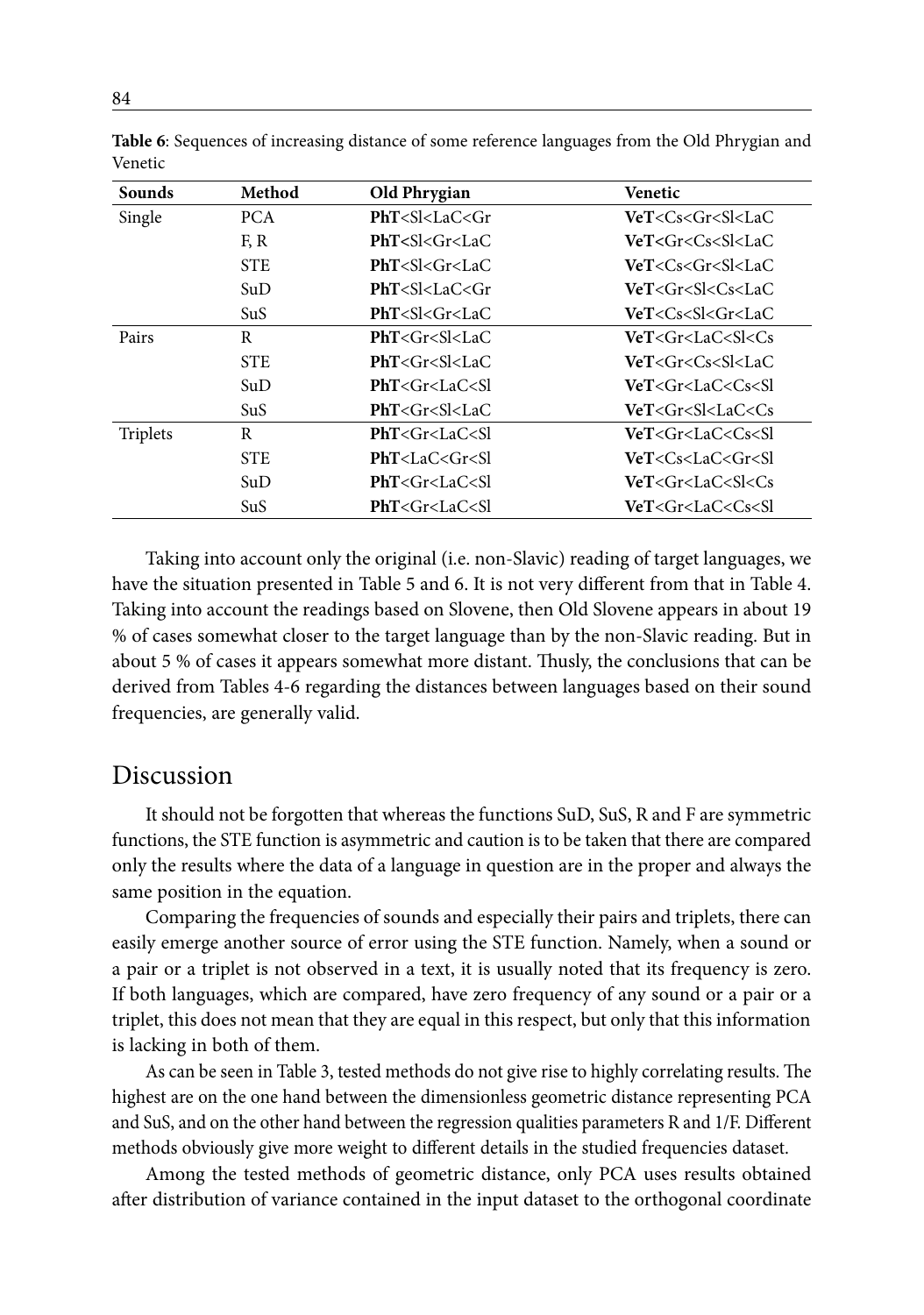axes. Thus it enables the calculation of true main diagonals of multidimensional squares. In other methods of this type the orthogonality is only supposed; in other words, the main diagonals are calculated as if the orthogonality of data would be granted. Therefore, neither good correlation of results with those of PCA nor good similarity of sequencies of languages is to be expected. Table 3 and the sequence data confirm this expectation. This is a general result. In spite of it, some general conclusions can be derived also using those other methods.

An interesting characteristic of the sum-of-frequency-differences methods is that the separation between different ways of reading of the same texts increases with the increasing exponent.

The results using sound pairs and triplets are consistent among the languages, which are written in the same way, e.g. using equal rules to write the words separated from one another. Among the languages, which are written *in continuo* and with no fixed word separation rules, there may be counted, depending on the choice of division of the continuous text into words, also too few or too many doublets resp. triplets; cf the counts in Table 1 in ref. [1]. So the results based on counting sign doublets and triplets must be expected to be less plausible than those based on counting single signs. Anyway, they may give some useful indications.

The comparison shows that to the ancient languages: Etruscan, Rhaetic, and Old Phrygian, by the majority of tested methods Old Slovene is closer than Latin or Greek. To Venetic, in several cases the Old Church Slavonic or Homeric Greek is closer than Old Slovene. Another general trend is observed that going from frequencies of single sounds to pairs or triplets of them, the Old Slovene appears to be more and more distant. What is the reason of this effect is not possible yet to conclude in a definite manner. One possible reason could be the differences in word division.

Having all this in mind, the use of Slovene language, with its almost 50, some quite archaic dialects, is a legitimate template for deciphering of some ancient languages.

The closeness of Etruscan and Rhaetic, observed on language distance estimations based on sound frequencies, Tables 4-6, indicates that on the Apennine peninsula there existed during the Bronze Age a clinal cultural and linguistic continuum formed during or after the neolithisation of the peninsula (e.g. the Golasecca culture, the Villanova culture, etc). Some ancestors of the so-called Italic peoples (e.g. Latini, Veneti, etc) seem, according to their mythology, to be late Bronze Age or early Iron Age military intruders into this peninsula, possibly as the rests of the troops of the so-called "Peoples from beyond the Sea" after their unsuccessful attacks on Egypt.

# Conclusion

Six methods were tested for estimation of linguistic distance of 17 languages. With different ways of reading of some ancient languages altogether 24 language variants were tested. Different methods give different numerical results. Therefore, their sorted normalized values are to be compared. The comparison shows that to the ancient languages Etruscan,